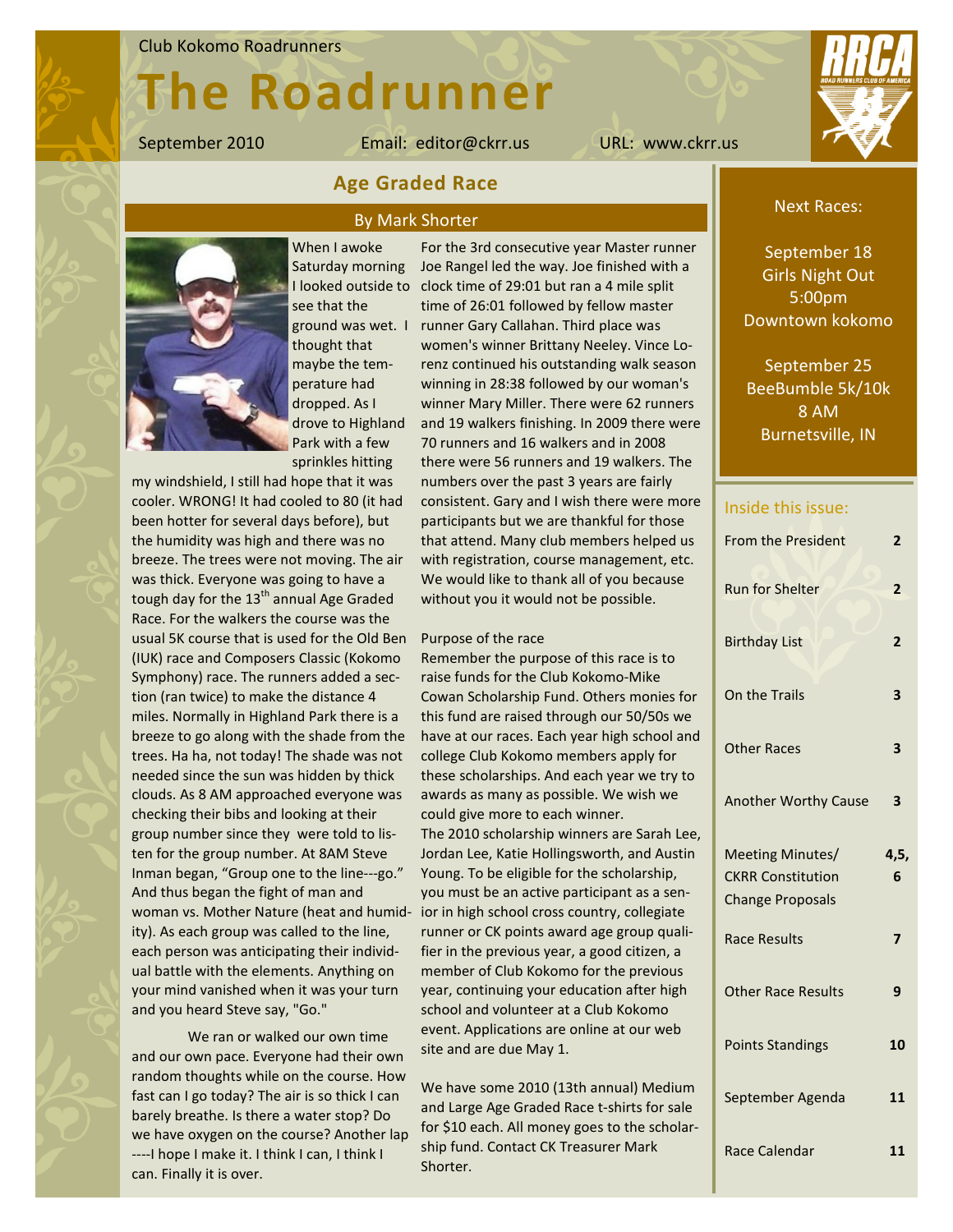

### From the President

### By Gina Sheet

Cool mornings, are they here to stay? I am doubtful; my guess is an Indian summer, so enjoy this break in the heat. The changes in the seasons just serve as my reminder to thank GOD for blessing us with so much beauty, how much more there is that we cannot see.

If you missed the last board meeting you missed a dozy. First, we had a great attendance, thanks to those of you who give your time. Second, the constitution and by-law recommendations amendments were discussed and approved. Third, we talked about some great partnerships for races and support in the future.

In this newsletter your Club's constitution and by-laws with amendments have been printed. Please review these documents very closely. At our September meeting we will vote to approve these amendments as printed in this newsletter but the vote must be passed by a majority vote of those members in attendance. If passed the amendments will take place immediately. Do you know what that means to me? NO WHINING!!! Please do not catch me at a race in November or heaven forbid what until next June and say to me "Gina, I absolutely am disappointed that the Club's bylaws were changed to .....". If you have a concern and you do not attend the September board meeting, NO WHINING!!! I think I have typed enough on this matter.

Now that I have mentioned the September board meeting the agenda is posted in this newsletter and it is full of items to discuss in September and October. This is your Club please plan on attending. This is your club and we are looking for Club Officers. September  $13<sup>th</sup>$  at the board meeting we will be looking for nominations for the office of President, Vice President, Treasurer, Newsletter Editor/Secretary and Chaplain. If you are interested contact me at sheets.gina@yahoo.com or better yet come to the September board meeting.

If you ran the Howl at the Moon for the very first time this year (the Howl is an 8 hour

race over in Danville Illinois, yes you run as far as you can in 8 hours and yes I love it) you might want to consider running for an office. Just a thought. There were many Club Kokomo folks there and many friends from the Logansport area. Several in our Club received special recognition for their years of running the race. To me it is just a fun way to get in a long run, enjoy some beverages and see many great friends, around and around and around.

I would not be doing my paid job very well if I did not remind you that the weather is bringing on a much earlier harvest in many areas. That means to be careful driving and running around large farm machinery. Do not assume they see you! The sun is also rising a little later now so that means be extra careful.

Be careful out there –

Gina

# Time to Hit the Trial—CAM Run

### By Aidan Frazier

 The morning started out a little wet but the rain held. It was a scenic trail run through Oakbrook Valley & Koh-Koh-Mah. Running through Koh-Koh-Mah was cool because I got to experience some history as I ran. The course takes you through the encampment where they reinact the French and Indian War. I saw the Wildcat Creek, the Battleground, the Ampitheatre, The Merchants' Village and some forts.

 I was also excited to run this race because this will be part of the course I run in cross country this year (except I have to wear my shoes).

 Not only was this race course challenging and scenic but it helped people in need. CAM helps people find shelter.

 Kory Kennedy with a time of 18:26 and Heather Weber through the finish in 21:01 take top honors. Walking their way to victory are Vince Lorenz and Mary Miller. Lorez completes the course in 29:05 and Miller in 33:52.



# Birthday List

### Happy birthday from Club Kokomo!

9-4 Ron Moore 9-4 Graysen Neer 9-6 Anna Dollens 9-6 Don Gifford 9-8 Amy Irick 9-8 Michelle Larson 9-8 Michael Tetrault 9-8 Lilly York 9-9 Kerrigan Forgrave 9-9 Kallee Taflinger 9-10 Kevin Forgrave 9-13 Earl Strong 9-14 Linda Donovan 9-14 Zach Overman 9-14 Larry Sullivan 9-16 Bill Bennett 9-16 Emily Riggle 9-17 Tanna Connor 9-17 Steve Kilcline 9-17 Sandy Knowland 9-17 Corey Moore 9-18 Barbara Hobbs

9-18 Lisa Hobbs 9-19 Patrick Tweed 9-20 Bowe Brooks 9-20 Eric Metz 9-20 Tim Miller 9-20 Tiffany Parr 9-20 Madelynn Shoaff 9-20 Kelsey Weber 9-21 Sophie Frazier 9-21 Todd Marschand 9-22 Donald E. Andrews 9-23 Scott Carden 9-24 Glenn Artis 9-25 Sam Williamson, Jr. 9-26 Grace Bagwell 9-26 Ryan Bagwell 9-26 Teresa Barlow 9-26 Lydia Emry 9-26 Holly Hurlburt 9-28 Scot Hamilton 9-29 Mike Anderson 9-29 Regina Tweed 9-30 Jeff Hauswald 9-30 Carrie Lee

9-30 Ernie Strawn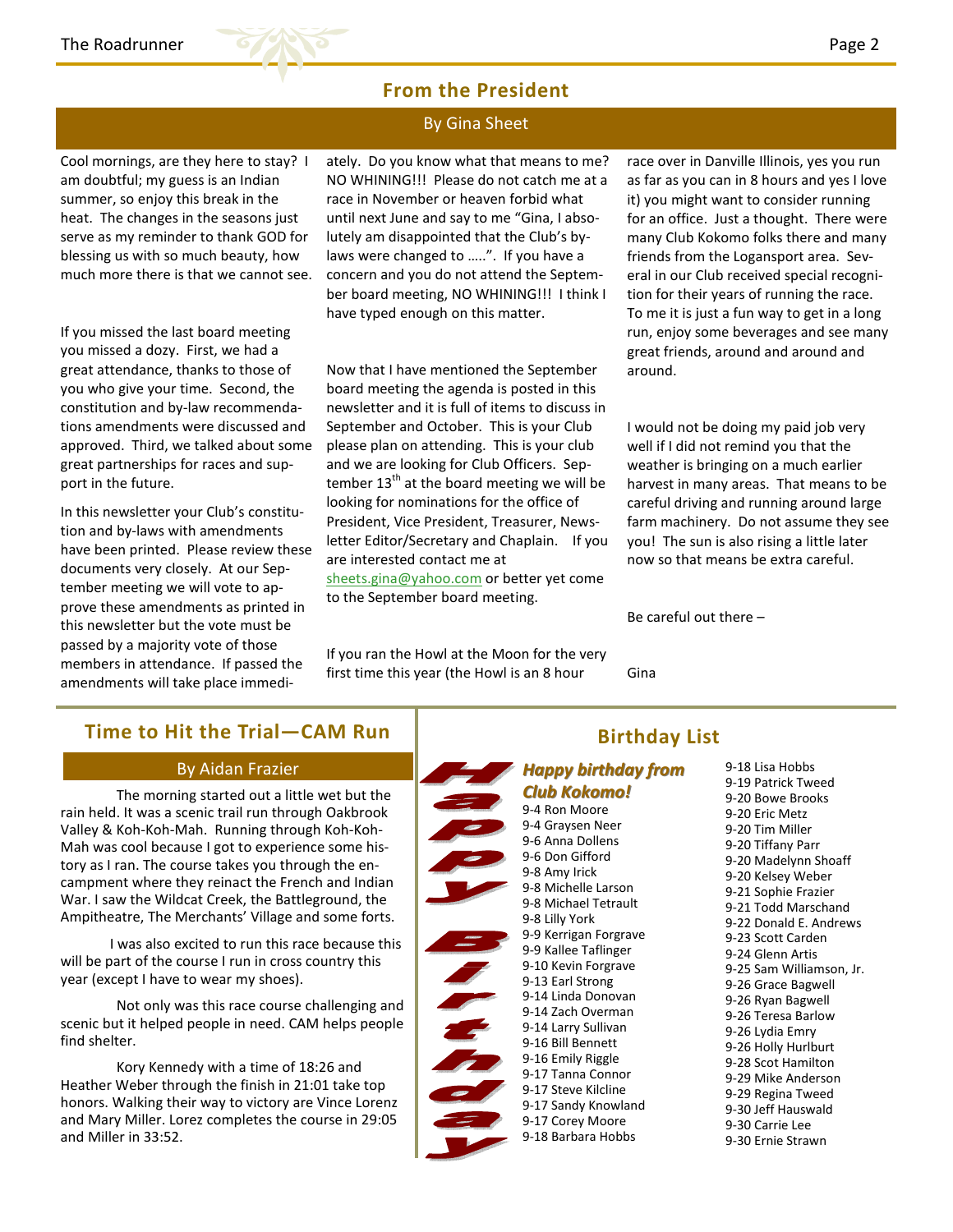

### On the Trails

### By Charlie Skoog



 The Third Annual Girls Night Out 5K coming Saturday evening, September 18, promises to be a special

event. We are expecting 4-500 participants for this women's only event that starts and finishes on the east side of the courthouse square and incorporates much of the newly improved Walk of Excellence Trail. The big race starts downtown at 5:00 pm but the awards and prize drawing will be held in Foster Park followed by an outstanding party band, The Tides. Mayor Goodnight will be in attendance so make sure you thank him for the cost effective improve-

ments he is making to our downtown and trail system. Plans to connect downtown Kokomo with the Nickel Plate Trail continue to evolve. City of Kokomo and Howard County officials are now working effectively with state transportation planners with additional assistance and support from the Governor's staff. Our local planners are also looking at other alternative transportation initiatives such as more bike lanes and improved safe routes to schools and other destinations for pedestrians and cyclist alike. You may not know that our new Kokomo Center Schools Superintendent, Jeff Hauswald and his wife Cassie our both avid runners and trail users as well as new Club Kokomo members! Jeff is totally on board with the concept of creating safe means for kids to walk and bike to school not only improving kids health but also saving major \$\$\$'s on busing

costs. I'm with you all the way Jeff!

 The Nickel Plate Trail continues to be a high priority visionary trail for North Central Indiana. The grand opening and dedication of 20 plus newly paved miles will take place on Saturday, October 2, in Denver Indiana. The day will begin at the Circus Building in downtown Peru with the 24th annual Cole Porter 5K and 15K Road Race starting at 9 am. All proceeds from this event will benefit the continuing expansion of the Nickel Plate Trail. For a downloadable registration form and more information on the grand opening celebration including a special bicycle tour, visit www.nickelplatetrail.org. Hope to see you running, hiking and biking this beautiful linear park on October 2nd!

### September 11 - Another Worthy Cause!

This Saturday, 9:00 am, the Gilead House is hosting it's first annual Steps for Recovery 5K and Club Kokomo will be managing the course and finish line logistics. Gilead House is located at 4031 S. Webster in the Webster Plaza. It's mission is to restore and rebuild the lives of women recovering from chemical dependency. There is a huge unmet need for this ministry in our community. Cost is \$10 and those raising another \$50 or more in sponsorship will earn a commemorative shirt. There will be refreshments, prize drawings, tours of Gilead House and some personal testimonies of lives changed. The Stan Shuey designed route will follow much of our Charity Run course, including a lap around Jackson Morrow. Thanks also to Rebekah Monroe and Melissa Landrum for creating the event flyer. If you're running long or short Saturday morning, please consider participating and supporting the women of Gilead House. For more information including registration form call Reba Harris at 865-9427, Charlie at 457-2607 or email runckrr@aol.com.

### Other Races

### **Steps for Recovery 5K** Sept 11 2010 at 9am Gilead House

For more information contact Reba Harris at 865-9427 or Charlie at 457-2607 or email runckrr@aol.com.

### **Dunn's Fun Run**

Sept 11, 2010 Cass County YMCA Location: River Bluff Trails At 8:00am

### **Runnin' the Shores**

St. Joseph Foundation Oct 9, 2010 9am Champagne Shores Kokomo, IN Contact Todd Moser 765-456-5406 or email at tmoser@stjoseph.stvincent.org

#### **Jackolantern Jog YMCA**

Oct 23, 2010 Downtown Kokomo 8am Free childcare Contact:Brandi Cupp 765-457-4447

### 2011 Club Kokomo Event Calendar

 It's that time of year we decide what our official club points race schedule will be for next year. If you would like to be part of the decision making process plan on attending the September meeting or let a club officer know your preferences. Earlier this year I was asked by Y Director, Dave Dubois, to assist the Y in adding a 5K Fun Run to the annual Huston/Davis Memorial Golf Outing. The Y Board recognizes and appreciates the many things we do to promote health and fitness events in our community. As planning for this event unfolded the Y Board decided to tithe 10% of the event proceeds back to Club Kokomo to support our programs. The event was a big success and we recently received a check for \$1,951.67. I am not proposing that the Fun Run be a points race for 2011 but I would like the club to officially endorse our participation in next years outing. I would also like to thank each of you who fundraised or sponsored a runner of golfer in this years event.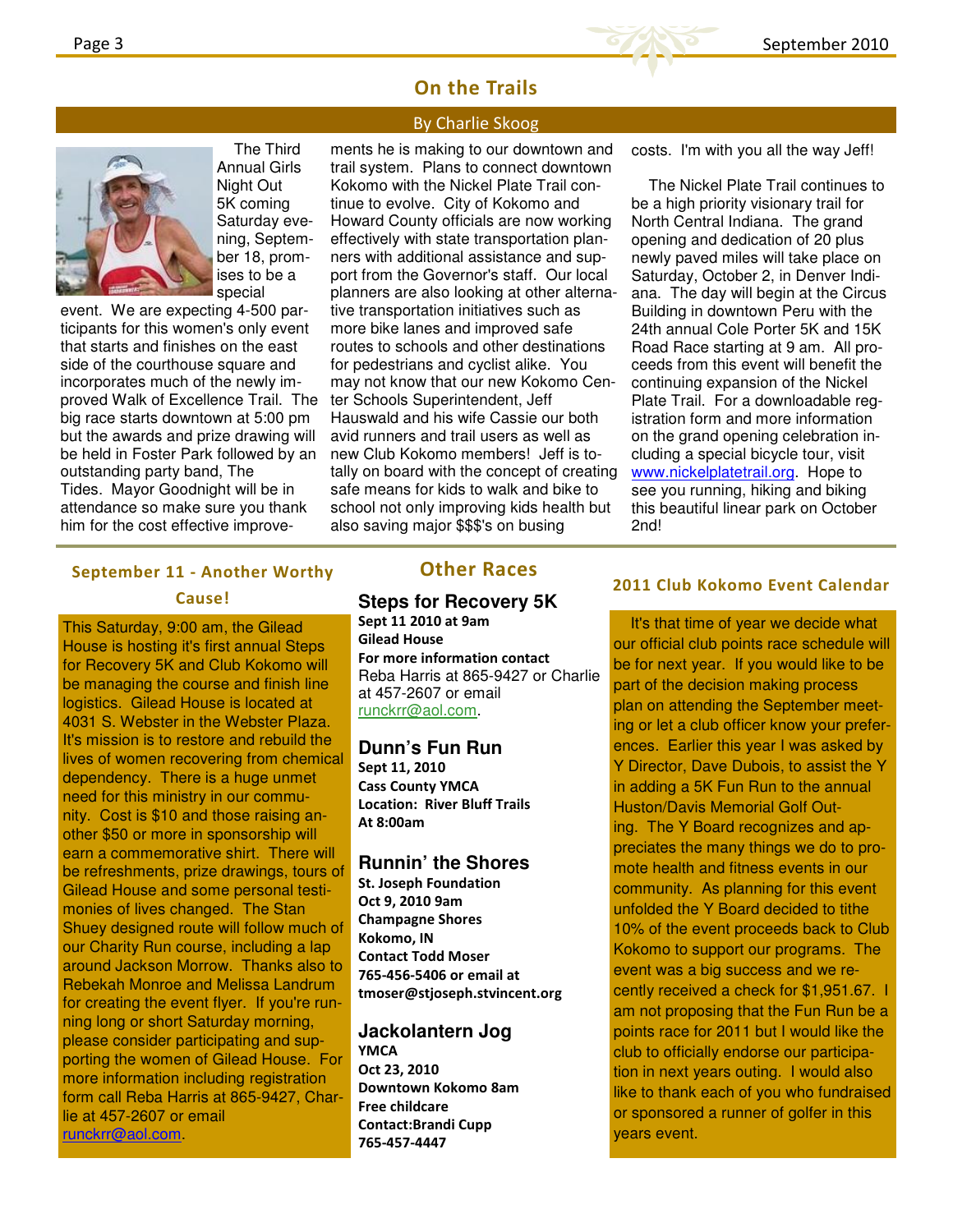

### Meeting Minutes from August 9, 2010 \*\*\*Has Proposed Constitution Changes\*\*\*

### August 9, 2010

- 1. Treasurer gave a brief report.
- 2. Race Director reports
	- a. Girls Night Brochure is finished and is available on the club's web site.
	- b. Haynes-Apperson Festival received their portion of the profits which was \$890.35.
	- c. Age Graded Race has 26 entries. The race is Saturday Aug 14. T-Shirts and awards have arrived.

d. Y-fundraiser-Charlie Skoog reported that the Club's 10% will probably be \$1,000 or more. He asked if the club will be involved next year? It will probably be at the same time in 2011. Charlie will write an article for the newsletter for next year's event.

e. Charlie announced that Governor Mitch Daniels would be at Highland Park during the Wednesday Miracle Mile run this week Aug 11.

3. Constitution Changes committee presented its report.

### CLUB KOKOMO ROADRUNNERS - CONSTITUTION

### Article II Membership

Section 2. Upon payment of dues the payee is a member.

\*\*\*\*Change to : Upon payment of dues to the treasurer, the payee is a member.

Article III Officers

Section 2. All elected officers of this club are to serve for a term of two years beginning

with 1997 (elections held in odd numbered years) with no limit on consecutive years in any office.

\*\*\*Change odd to even

Article V Amendments

Section 1. A proposed amendment may be introduced at a quarterly general meeting.

\*\*\*\*Change quarterly to monthly

Section 3. Proposed amendment shall then be published in each issue of the

newsletter prior to the next quarterly general meeting.

\*\*\*\*\*Change quarterly to monthly

Section 4. At the next quarterly meeting, the proposed amendment (without changes) shall be voted on for a second time. \*\*\*\*\*Change quarterly to monthly

4. Section 6. If changes do occur to a proposed amendment after it has been approved at a first meeting, then it shall be considered a new amendment and must be published in the newsletter and voted on at the next quarterly general meeting.

\*\*\*\*\*Change quarterly to monthly

BYLAWS

Article 1. Officers

Section 1. Duties of the President

c. Shall contact Radio React, police, and /or other groups he deems

necessary to assist with the club races.

\*\*\*\*Change Radio React to Howard County Emergency Management

e. Shall arrange for an annual meeting in January of each year and at least

three (3) other quarterly meetings throughout the year.

\*\*\*\*change to Shall arrange for an annual awards presentation ceremony in February of each year and business meetings on the second Monday of each month.

g. Shall request volunteers for an Advisory Committee.

1. Shall consist of the elected officers and a minimum of 5 other club

members.

\*\*\*Delete

(a) Shall meet a minimum of 4 times a year.

\*\*\*\*\*Change to : 1. Shall meet to determine the type of awards the year end points awards shall be.

\*\*\*\*\*\*Change to : 2. Shall determine the type of awards the special awards shall be.

\*\*\*\*\*\*Change to: 3. Shall meet in January of each year.

(b) President shall act as chairperson.

\*\*\*\*\*\*Change to: 4. President shall act a chairperson.

Section 4 Duties of the Editor

g. Shall assemble a Points Standing based on a member's finish in Club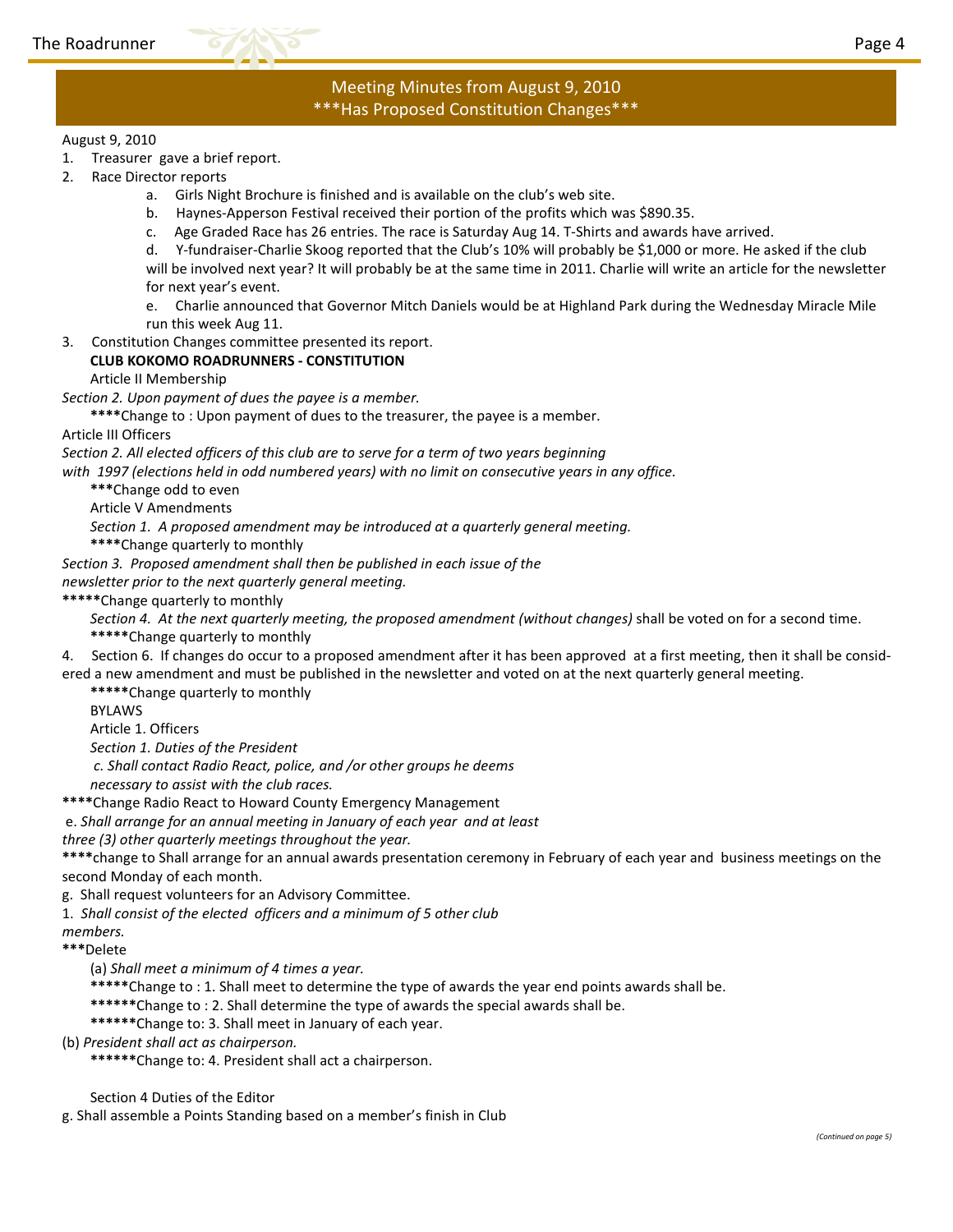

### Meeting Minutes Continued

Kokomo Points races.

1. Points races shall consist of races decided upon at the fall quarterly meeting.

\*\*\*\*\*Change fall quarterly meeting to August or September monthly business meeting.

2.Qualifications for year-end points awards.

6. Twenty (20) points will be given to CK members who finish a half-

marathon. Twenty (20) points will also be given for finishing one (1) marathon or ultra-

marathon in the race year. Ten (10) points will be given for finishing the Race For the Cure in

Indianapolis. Five (5) points shall be given to a CK member who finishes the Indy Mini-

marathon 5K but will not get points for that 5K and a half-marathon (member gets points for which ever race is completed first).

\*\*\*\*\*Change to: Twenty (20) points shall be given to a member who finish one half-marathon and/or marathon and/or ultramarathon during the race year other than any club designated point race. [This means a person could get 20 points for ½ marathon plus 1 marathon and 1 ultramarathon other than a CK designated point race such as Sam Costa ½ marathon.]. No points for 5K at Indy Mini.

\*\*\*\*\*\*Add: Section 6 Newly elected officers shall take office in January of the odd-numbered year after election in the even numbered year.

Article II Meetings

Section 1. There shall be four (4) quarterly general meetings with one to be scheduled in

January.

\*\*\*\*\*Change to: There shall be business meetings on the second Monday of each month along with a yearend awards ceremony in February of each year.

a. Time and place shall be determined by the President/officers.

b. January meeting.

\*\*\*\*\*Change to February Awards Ceremony

(1)Year-end Points Awards shall be presented.

(1a) If the Advisory Committee determines that sufficient funds

exist, then all qualifiers shall receive an award of the Advisory committee's choosing.

\*\*\*\*\*Change to: At the November business meeting, it shall be determined if sufficient funds exist to present all qualifiers an award.

(1b) The Advisory Committee shall determine the type of

award that shall be given for points awards.

\*\*\*\*add: and the qualifiers awards (if given).

(2) Special awards may be presented.

(1d) The Advisory Committee at its December meeting

shall determine the Runner of the year from the Editor's lists.

6. \*\*\*\*\*Delete DECEMBER or change to January

7. (b) Youth Runner of the Year (Male and/or Female) (1d) The Advisory Committee at its December meeting shall determine the Youth Runner of the Year from the Editor's lists.

\*\*\*\*\*Delete December or change to January

(c) Master Runner of the Year (Male and/or Female)

(1d) The Advisory Committee at its December meeting

shall determine the Master Runner of the Year from the Editor's lists.

\*\*\*\*\*\*Delete December or change to January

(d) Senior Master Runner of the Year (Male and/or Female)

(1d) The Advisory Committee at its December meeting

shall determine the Senior Master Runner of the Year from the Editor's lists.

\*\*\*\*\*\*Delete December or change to January

(e) Walker of the Year (Male and/or Female)

(1d) The Advisory Committee at its December meeting

shall determine the Walker of the Year from the Editor's lists.

\*\*\*\*\*delete December or change to January

(f) Contributor of the Year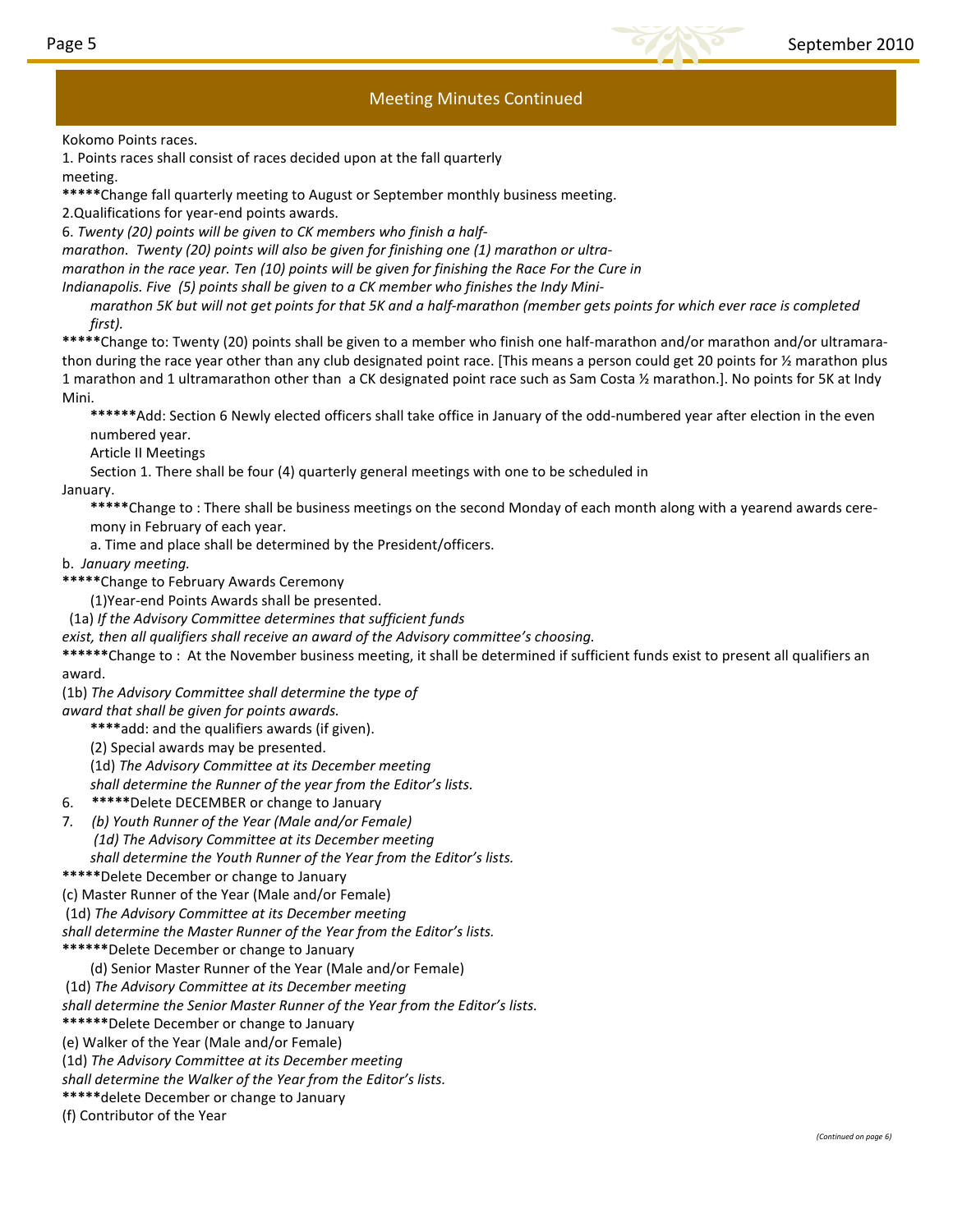

### Meeting Minutes from August 9, 2010 \*\*\*Has Proposed Constitution Changes\*\*\*

- (1a) A list of nominees shall be created by the Advisory Committee
- (1b) The created list shall be published in the November issue of the newsletter.
- 1c) Members may submit other nominations.
- (1d) The Advisory Committee will make the final
- determination from all submitted nominees at its December meeting. Those Advisory
- Committee members unable to be present shall be contacted so they may vote.
	- \*\*\*\*Delete (1a), (1b), (1c), and (1d)
	- \*\*\*\*Change to: (1a) The Advisory committee at its January meeting shall the contributor of the year.
	- \*\*\*\*Add (1b) Shall be a Club Kokomo Member.
- (3) If it is an election year (odd numbered years), nomination and
	- election of officers for the year shall occur. \*\*\*Delete
- Section 2. There shall be a Charity Run held each year in December.
	- \*\*\*\*Change to November or December
- 8. c. Proceeds shall be used to purchase presents for some of our communities less fortunate.
	- \*\*\*\*Change to Proceeds shall be given to local groups as determined at the October monthly meeting.
	- Section 5. Club Kokomo may sponsor races each year.
	- b. Club Kokomo Fun Runs
- 2. Must be approved by a majority of the club officers at an officer

### meeting prior to the race.

- \*\*\*\*\*\*Change to Must be approved by a majority of those present at a monthly business meeting two months prior to the race.
- Section 6. Club Kokomo shall establish a Club Kokomo Hall of Fame.
- Section 7 Club Kokomo shall establish Longevity Awards
- a. Longevity Awards will be given to those who have been members of
- Club Kokomo for 20, 30, or 40 years.
	- b. The membership chairman (i.e. Editor) shall verify each candidate based on membership records.
- \*\*\*\*Change Editor to Treasurer
- c. The total years do not have to be consecutive.
- Article III Dues
- Section 2. If more than one member of a family joins, then a family membership must
	- be paid.
	- \*\*\*\*Change to If more than one member of a household joins, then a family membership must be paid. Household is defined as individuals that reside at one residence.

### All of the proposals passed. To be in effect, they must be passed at the next meeting unchanged in their present form. New Business

1. Charlie announced the Gilead House Steps for Recovery 5K Fun Run on Sept 11, 2010. He asked to use some of the club's equipment and that the club waive the fee. Motion passed. President Gina Sheets reminded Charlie that he needed to compete an equipment request form.

2. Charlie announced that the Kokomo YMCA will be sponsoring the Couch Potato 5K race at 9AM starting at the downtown Y on Oct 23, 2010. He asked to use some of the Club's equipment and that the club waive the fee. Motion passed. President Gina Sheets reminded Charlie that he needed to complete an equipment request form.

3. Vicki Boles reminded everyone about the Bona Vista 5K on April 23, 2011. She was reminded to complete an equipment request form.

4. John Wiles suggested that the club take another look at our equipent request procedure as it pertains to the \$200 donation and to perhaps include a refundable damage deposit. Reminder:

Everyone was reminded that Club will be timing the Running the Shores 5K on Saturday Oct 9, 2010 race at Champaign Shores. Those attending were Gina and Travis Sheets, Charlie Skoog, Anna Dollens, Vicki

Boles, Kathy Murdoch, Diana Brown, Chris and Nikki Frazier, John Wiles, Milt Brown, and Mark Shorter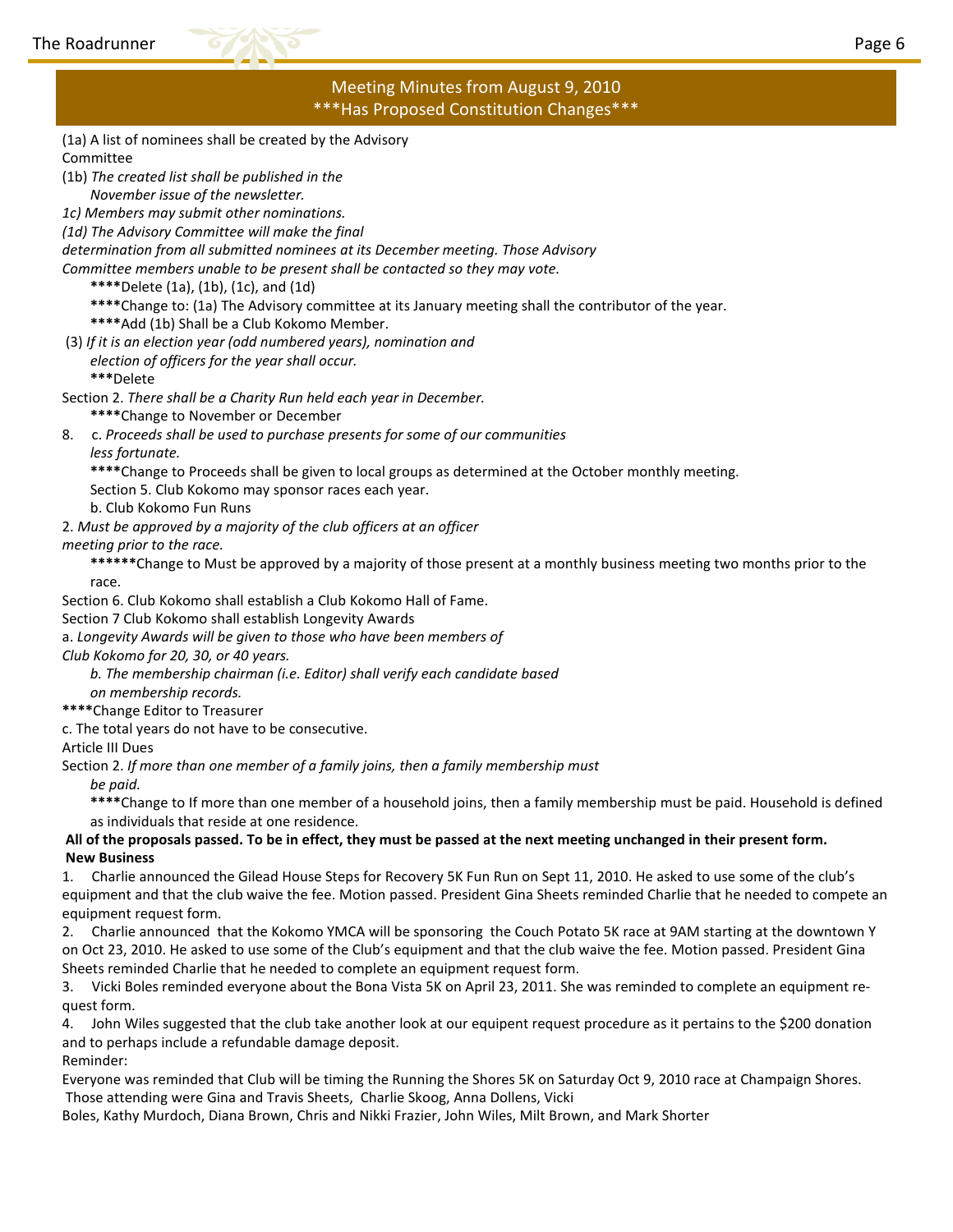

### Race Results

56 Jared Blue 23:14

### Jackie Sanders Miracle Mile Wednesday, July 28 Highland Park

1. Parker Jones 5:24 2.Jordan Ousley 5:40 3. Matt York 5:58 4. Tim Taflinger 6:00 5. Paul Sanders 6:38 6. Brittiani Gillem 6:44 7. Justin Taflinger 7:03 8. Jason Watson 7:31 9. Jerry Warner 7:43 10. Ashley Lobeck 7:49 11. Courtney Gilman 7:49 12. Morgan Mohr 7:54 13. Elizabeth Cockrell 7:55 14. Kelly Hopkins 7:56 15. Vern Graves 7:57 16. Tori Lauderbaugh 8:00 17. Samuel Parr 8:05 18. Anna Dollens 8:10 19. Katie McDonald 8:48 20. Bruce Savage 8:55 21. Amber Longwith 9:07 22. Vince Lorenz 9:17 23. Morgan Bailey 9:37 24. Erica James 9:38 25. Bob Longwith 9:39 26. Amy Baron 10:03 27. Shelby Tickfer 10:14 28. Lexie Young 10:15 29. Dave Tickfer 10:45 30. Lisa Swaggerty 12:11 31. Tony Lorenz 12:34 32. Jayden Dollens 14:13 33. Joe Rangel 14:13 34. Charlie Skoog 14:32

#### Jackie Sanders Miracle Mile Wednesday, August 4 Highland Park

1. Kory Kennedy 4:58 2. Parker Jones 5:11 3. Tim Taflinger 5:51 4. Jordan Ousley 5:58 5. Joe Rangel 6:13 6. Jeff Hauswald 6:29 7. Brittiani Gillem 6:45 8. Taryn Thor 6:58 9. Tyler Thatcher 7:43 10. Charlie Skoog 7:49 11. Anna Dollens 8:19 12. Brooke Gillem 8:46 13, Cara McKellar 9:48 14. Bruce Savage 9:57 15. Bob Longwith 9:58 16. Vince Lorenz 10:06 17. Mary Miller 10:08

18. Dave Tickfer 10:09 19. Carol Savage 13:54

### Norris Insurance 5k run and 5K Walk Aug 7, 2010 Converse, IN 1 BJ Needler 16:34 2 Matt Grider 17:07 3 Kory Kennedy 17:18 4 Matt York 17:35 5 Parker Jones 17:49 6 Chris James 17:52 7 Matthew Maher 17:58 8 Kyle Starich 17:59 9 Dana Neer 18:33 10 Chris Frazier 18:36 11 Jay Priest 18:46 12 Brent Noll 19:00 13 Austin Elliott 19:05 14 Joe Rangel 19:06 15 Jordan Ousley 19:22 16 Zach Powell 19:26 17 Scott Riggle 19:32 18 Brian Vinson 19:46 19 Sophie Seward 19:56 20 Trevor Martin 20:34 21 Gary Callahan 20:45 22 Mark Flanagin 20:50 23 Wade Stowers 20:51 24 Dan Hubler 20:53 25 Eric Seward 21:24 26. Aaron Hiles 21:36 27 Jonathan Hochstedler 21:37 28 Jake Althouse 21:45 29 Isaac Avala 21:46 30 John Robertson 21:49 31 Grant Perkins 21:50 32 Jon Hullinger 21:50 33 Alec Samuels 21:55 34 Corey Aughinbaugh 21:57 35 Ken Austin 22:11 36 Connor Johnson 22:24 37 Matt McDivitt 22:26 38 Ron Metz 22:27 39 Justin Taflinger 22:32 40 Adam Lyons 22:33 41 Levi Haupert 22:33 42 John Sites 22:37 43 Michael Graham 22:38 44 Brittani Gillem 22:39 45 Michael Fouts 22:41 46 Paul Sanders 22:47 47 Phil Rozzi 22:49 48 Megan Frantz 22:56 49 Jenna Norris 22:57 50 Danielle Thompson 22:57 51 Morgan Tinkle 22:57 52 Jim Needler 22:58 53 Scot Hamilton 23:01 54 Bruce Shanks 23:03 55 John Lewis 23:08

57 Chris Edgington 23:16 58 Kristi Reprogle 23:18 59 Janet Huffman 23:19 60 Jerry Long 23:19 61 Mark Shorter 23:26 62 Abby Isenberg 23:36 63 Mike Hefner 23:38 64 Ken Swinehart 23;45 65 Earl Strong 23:54 66 Sierra Colvin 24:13 67 Tyler Hodson 24:14 68 Riley Johnson 24:14 69 Matt Slaughter 24:23 70 Samantha Simison 24:26 71. Bruce Road 24:28 72 Kim Lee 24:28 73 Russ Hovermale 24:29 74 Simeon Ikadabo 24:30 75 Charlie Skoog 24:34 76 Arinna Smith 24:37 77 Austin Anderson 24:38 78 Kegan Anderson 24:38 79 Kristi Carmichael 24:42 80 Chris Cunningham 24:47 81 Keith McAndrews 24:49 82 Greg Townsend 24:52 83 Mike Deardorff 24:59 84 Joni McCracken 25:03 85 Hannah Seward 25:11 86 Kasey Wisner 25:12 87 Toby Hamilton 25:20 88 John Peters 25:25 89 Alisha Sweet 25:31 90 Joe Stetz 25:32 91 Breighton Mullinix 25:37 92 Jerry Meiring 25:38 93 Nikki Frazier 25:41 94 Nick McPike 25:46 95 Matt Harvey 25:51 96 Phil Leininger 25:56 97 Al Mitchel 26:02 98 Elaine Sweet 26:05 99 Art Harper 26:25 100 Ryan Mughmaw 26:25 101 Logan Smith 26:25 102 Scott Deyoe 26:25 103 DJ Roberson 26:28 104 Brodie O'Banion 26:30 105 Brady Whitton 26:40 106 David Emry 26:44 107 Anna Dollens 26:46 108 David Hughes 26:49 109 Linzie Middlesworth 26:58 110 Seth Elzinga 26:59 111 Brooke Hasty 27:01 112 Joy Elzinga 27:03 113 Bud Ozmun 27:10 114 Josh Strange 27:16 115 Ashley Corn 27:20 116 Kathy Murdoch 27:21 117 Tommie Beattie 27:24

118 Stan Shuey 27:28 119 Kaleb Marin 27:48 120 Eli Seward 27:55 121 Jamie Seward 28:03 122 Jonathon Bengston 28:22 123.Christie Powell 28:29 124 Terra Martin 28:35 125 Jake Mullinex 28:36 126 Danya Long 28:37 127 Levi Graff 28:45 128 Randy Smith 28:46 129 Rob Martin 28:47 130 Jagen Millsbaugh 28:49 131 Ryan Enochs 28:49 132 John McPherson 28:51 133 Laura Cook 29:04 134 Alexandra Parr 29:09 135 Ricke Stucker 29:12 136 Stacy Henderson 29:16 137 Shannon Griffith 29:17 138 Vicki Boles 29:19 139 Rhenda Acton 29:22 140 Sarah Lee 29:27 141 Jordan Millspaugh 29:33 142 Christine Deyoe 29:36 143 David McDivitt 29:45 144 Joyce Pennycoff 29:46 145 Laura Ousley 29:47 146 Rebekah Brown 30:02 147 Kaeleigh Lewis 30:02 148 Darcie York 30:20 149 Aaron Becker 30:36 150 Holly Harvey 30:43 151 Nancy Robertson 30:43 152 Jessica Off 30:46 153 Gloria Millspaugh 30:48 154 Brandon Whitton 30:49 155 Tyler Adams 30:49 156 Derek Durkes 31:12 157 Caleb Livingston 31:12 158 Danny Brant 31:21 159 Isaac Fouts 31:25 160 Cindy Stone 31:26 161 BJ White 31:27 162 Noah Graham 31:30 163 Sean West 31:30 164 Robin Cole 31:38 165 Mindy Butcher 32:05 166 Amber Longwith 32:19 167 Leah Colvin 32:33 168 Anita Frazier 32:35 169 Ann Hubbard 32:56 170 Meagan Mooney 33:11 171 Cara McKeller 33:16 172 Kris Bewley 33:43 173 Laura McGraw 33:50 174 Jennifer Sinka 33:56 175 Mason Althouse 34:22 176 Ethan Bowland 34:23 177 Andrew Pullum 34:28 178 Brayden York 34:58 (Continued on page 8)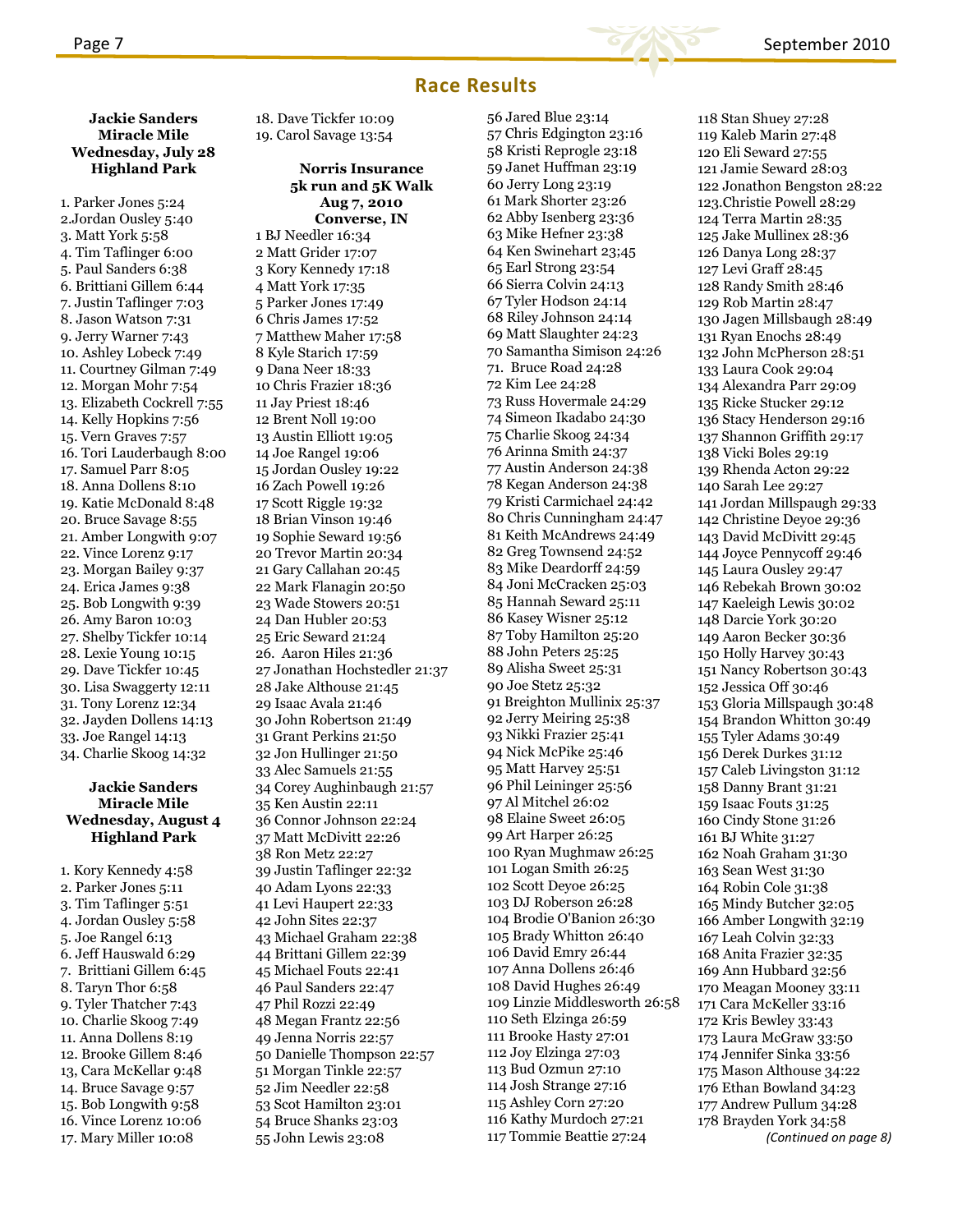### The Roadrunner **Page 8** and the Roadrunner Page 8



### Race Results (continued)

|         | 4 Mile Age Graded Run |     |       |                         |                             |  |
|---------|-----------------------|-----|-------|-------------------------|-----------------------------|--|
| Place   | Name                  | Age |       | Clock Split             | (Continued from page 7)     |  |
| 1.      | Joe Rangel            | 61  | 29:01 | 26:01                   |                             |  |
| 2.      | Gary Callahan         | 62  | 30:14 | 27:29                   | 179 Robert Cupp 35:44       |  |
|         |                       | 16  |       | 26:45                   |                             |  |
| 3.      | Brittany Neeley       |     | 32:00 |                         | 180 Laura Heflin 36:05      |  |
| 4.      | Bethany Neeley        | 16  | 32:00 | 26:45                   | 181 Marcus Thompson 36:     |  |
| 5.      | Christopher Nunan     | 17  | 32:14 | 23:59                   |                             |  |
| 6.      | Jay Priest            | 44  | 32:21 | 25:36                   | 182 Clem Rose 36:38         |  |
| 7.      | Kory Kennedy          | 20  | 32:24 | 23:24                   | 183 Evan Doyle 36:43        |  |
| 8.      | Austin Elliott        | 14  | 32:37 | 25:37                   |                             |  |
| 9.      | Parker Jones          | 21  | 33:20 | 24:05                   | 184 Patricia Weitzel 37:38  |  |
| 10.     |                       | 40  |       |                         | 185 Westin Hanson 38:10     |  |
|         | Scott Riggle          |     | 34:09 | 26:39                   |                             |  |
| 11.     | Ben Bradshaw          | 17  | 34:27 | 26:12                   | 186 Elijah Powell 38:36     |  |
| 12.     | Eric Mathew           | 51  | 35:26 | 29:56                   | 187 Luci Spitznogle 40:02   |  |
| 13.     | Bill Barnett          | 65  | 35:27 | 33:27                   |                             |  |
| 14.     | Kathy Murdoch         | 63  | 35:39 | 35:39                   | 188 Kim Orzech 41:11        |  |
| 15.     | Mark Shorter          | 58  | 35:50 | 32:05                   | 189 Sue Keller 47:53        |  |
| 16.     | Kyle Starich          | 18  | 35:56 | 27:26                   |                             |  |
| 17.     | Scott Hamilton        | 54  | 35:56 | 31:11                   | 190 Vernon Keller 47:53     |  |
|         |                       |     |       |                         | 191 Jeannie Townsend 52:1   |  |
| 18.     | Joshua Hughes         | 25  | 36:15 | 28:45                   |                             |  |
| 19.     | Ari Rinaldo           | 14  | 36:15 | 31:45                   |                             |  |
| 20.     | Rosellen Connolly     | 47  | 36:55 | 34:40                   | <b>5K Walk</b>              |  |
| 21.     | Greg Townsend         | 55  | 37:06 | 32:36                   |                             |  |
| 22.     | Chris Frazier         | 37  | 37:09 | 29:09                   | 1 Vincente Lorenz 27:02     |  |
| 23.     | Douglas Hollingsworth | 50  | 37:15 | 31:30                   |                             |  |
|         |                       |     |       |                         | 2 Mary Miller 32:11         |  |
| 24.     | Paula Kucholick       | 43  | 37:17 | 34:02                   | 3 Amanda Pena 35:22         |  |
| 25.     | Todd Moser            | 45  | 37:37 | 30:52                   |                             |  |
| 26.     | Diana Jones           | 30  | 37:48 | 31:18                   | 4 Linda Miller 35:36        |  |
| 27.     | Mike Deardorf         | 56  | 37:54 | 33:39                   | 5 Frederick Taylor 35:51    |  |
| 28.     | Ken Swinehart         | 50  | 38:12 | 32:27                   |                             |  |
| 29.     | Michael Graham        | 44  | 38:16 | 31:31                   | 6 Tim Taflinger 36:25       |  |
|         |                       |     |       |                         | 7 Toney Lorenz 37:18        |  |
| 30.     | Earl Strong           | 54  | 38:25 | 33:40                   |                             |  |
| 31.     | Keith McAndrews       | 54  | 38:28 | 33:43                   | 8. Jim Gross 37:37          |  |
| 32.     | Shelley Wyman         | 42  | 38:40 | 35:10                   | 9 Steve Inman 39:57         |  |
| 33.     | Jacob Gillem          | 12  | 38:46 | 33:01                   |                             |  |
| 34.     | Kim Lee               | 49  | 38:49 | 32:49                   | 10 Jane Inman 40:43         |  |
| 35.     | Stan Shuey            | 69  | 38:52 | 37:52                   | 11 Raye Jean Swinehart      |  |
| 36.     | Brittani Gillem       | 20  | 39:26 | 32:41                   |                             |  |
|         |                       |     |       |                         | 12 Cindy Hefner 41:51       |  |
| 37.     | Vinh Lee              | 11  | 39:29 | 34:29                   | 13 Jean Heflin 43:01        |  |
| 38.     | Grant Harbaugh        | 15  | 39:34 | 31:49                   |                             |  |
| 39.     | Paul Wyman            | 42  | 39:37 | 32:22                   | 14 Debbie Riffe 43:49       |  |
| $40$ .  | Nikki Frazier         | 37  | 39:40 | 34:55                   | 15 Angela Lorenz 43:59      |  |
| 41.     | Anna Dollens          | 54  | 39:53 | 39:08                   |                             |  |
| 44.     | Allen Drattlo         | 64  | 40:59 | 38:44                   | 16 Julia Tennent 44:20      |  |
|         |                       |     |       |                         | 17 Robin Michael 46:56      |  |
| 45.     | Joe Stetz             | 46  | 41:02 | 34:32                   |                             |  |
| 46.     | Robin Cole            | 58  | 41:37 | 41:22                   | 18 Jill Babcock 47:33       |  |
| 47.     | David Emry            | 44  | 41:59 | 35:14                   | 19 Peggy Obermeyer 47:33    |  |
| 48.     | Ricke Stucker         | 62  | 42:03 | 39:18                   |                             |  |
| 49.     | Alexandra Parr        | 9   | 42:29 | 39:59                   | 20 Abby Van Arsdell         |  |
| 50.     | Tom Miklik            | 60  | 42:39 | 39:24                   | 21 Vicki Augustine 47:54    |  |
| 51.     | Doug Mankell          | 66  | 43:02 | 41:17                   |                             |  |
|         |                       |     |       |                         | 22 Emily Fouts 48:38        |  |
| 52.     | Margaret Johnson      | 34  | 44:02 | 38:32                   | 23 Willi Thompson 48:38     |  |
| 53.     | Anita Frazier         | 59  | 45:36 | 45:21                   |                             |  |
| 54.     | Aidan Frazier         | 11  | 45:55 | 40:55                   | 24 Michael Thompson 48:     |  |
| 55.     | Cara McKellar         | 48  | 46:09 | 44:09                   | 25 Diane Brown 52:12        |  |
| 56.     | Samuel Parr           | 38  | 46:48 | 39:03                   |                             |  |
| 57.     | Kristiva Smith        | 38  | 47:10 | 42:40                   | 26 Tracy Renfrow 52:16      |  |
| 58.     | Bruce Savage          | 52  | 49:30 | 44:15                   | 27 Stacia Ford 58:50        |  |
|         |                       |     |       |                         |                             |  |
| 59.     | Keris Bewley          | 44  | 49:59 | 46:59                   | 28 Pam Wise 60:35           |  |
| 60.     | Laura Sheets          | 44  | 49:59 | 46:59                   | 29 Jennifer Fawcett 60:35   |  |
| 61.     | Anthony Ripley        | 22  | 51:03 | 41:33                   |                             |  |
| 62.     | Laura Heflin          | 23  | 54:08 | 46:53                   |                             |  |
| 5K Walk |                       |     |       |                         |                             |  |
| 1.      | Vince Lorenz          | 26  | 28:38 |                         |                             |  |
| 2.      |                       |     |       | $33:11$ $1^{st}$ Female | <b>Jackie Sanders Mirad</b> |  |
|         | Mary Miller           | 50  |       |                         | <b>Mile</b>                 |  |
| 3.      | Toney Lorenz          | 61  | 36:32 |                         |                             |  |
| 4.      | Tim Taflinger         | 59  | 36:57 |                         | <b>Wednesday, August</b>    |  |
| 5.      | Frederick Taylor      | 28  | 38:13 |                         |                             |  |
| 6.      | Jerry Lambert         | 74  | 38:54 |                         | <b>Highland Park</b>        |  |
| 7.      | Amanda Thorpe         | 28  | 39:32 |                         | 1. Kory Kennedy 4:49        |  |
| 8.      | Jane Inman            | 52  | 41:35 |                         |                             |  |
|         |                       |     |       |                         | 2. Parker Jones 5:21        |  |
| 9.      | Raye Jean Swinehart   | 50  | 41:36 |                         | 3. Tim Taflinger 6:04       |  |
| 10.     | Billy Cox             | 30  | 42:51 |                         |                             |  |
| 11.     | Kathryn Wall          | 24  | 42:54 |                         | 4. Joe Rangel 6:12          |  |
| 12.     | Julia Tennent         | 54  | 42:57 |                         | 5. Henry Yu 7:20            |  |
| 13.     | Jean Heflin           | 48  | 43:21 |                         |                             |  |
|         |                       |     |       |                         | 6. Eric Metz 7:42           |  |
| 14.     | Jan Wall              | 58  | 44:24 |                         | 7. Eric Andreas 7:42        |  |
| 15.     | Angela Lorenz         | 60  | 46:07 |                         |                             |  |
| 16.     | Amy Irick             | 32  | 47:24 |                         | 8. Kathy Murdoch 8:13       |  |
| 17.     | Robin Michael         | 61  | 47:34 |                         | 9. Claudia Eads 8:39        |  |
| 18.     | Diana Brown           | 64  | 50:22 |                         |                             |  |
| 19.     | Stasha Ford           | 45  | 57:00 |                         | 10. Amber Lonagwith 9:02    |  |
|         |                       |     |       |                         |                             |  |

#### 13. Amy Baron 9:32 14. Vince Lorenz 9:39 15. Bob Longwith 10:21 16. Lisa Swaggerty 12:19 17. Carol Savage 14:26 Jackie Sanders Miracle Mile Wednesday, August 18 Highland Park 1. Kory Kennedy 4:54 2. Parker Jones 5:11 3. Cody Young 5:58 4. Joe Rangel 6:17 5. Tim Taflinger 6:18 6. Justin Taflinger 6:31 7. Brittiani Gillem 6:44 8. Charlie Skoog 7:28 9. Anna Dollens 8:02 10. Steve Wand 8:03 11. Kathy Murdoch 8:13 12. Joe Yeagle 8:20 13. Kailee Taflinger 8:25 14. Vince Lorenz 8:52 15. Amber Longwith 8:56 16. Bruce Savage 9:14 17. Cara McKellar 9:18 18. Amy Baron 9:27 19. Vern Graves 9:27 20. Addyson Eads 9:34 21. Claudia Eads 9:35 22. Ray Tetrault 9:39 23. Bob Longwith 9:49 24. Hannah Moore 10:34 25. Ron Moore 10:36 26. Cathy Longwith 15:08 CAM RUN FOR SHELTER 180 Laura Heflin 36:05 181 Marcus Thompson 36:18 184 Patricia Weitzel 37:38 185 Westin Hanson 38:10 186 Elijah Powell 38:36 187 Luci Spitznogle 40:02 190 Vernon Keller 47:53 191 Jeannie Townsend 52:13 Vincente Lorenz 27:02 5 Frederick Taylor 35:51 Raye Jean Swinehart 15 Angela Lorenz 43:59 17 Robin Michael 46:56 19 Peggy Obermeyer 47:33 21 Vicki Augustine 47:54 23 Willi Thompson 48:38 24 Michael Thompson 48:38

Jackie Sanders Miracle Mile Wednesday, August 11 Highland Park

11. Joe Yeagle 9:07 12. Bruce Savage 9:21

### 5K August 21, 2010

1 Kory Kennedy 18:26 2 Parker Jones 18:31 3 Joshua M. Hughes 19:43 4 Dana Neer 20:19 5 Jordan Ousley 20:34 6 Chris Frazier 20:46 7 Heather Weber 21:01 8 Joe Kiddrangel 21:46 9 Gary Callahan 21:47 10 Joshua Hall 22:28 11 Buck Fuller 23:33 12 Al Hochgesang 23:39 13 Phil Rozzi 24:15 14 Kristi Reprogle 24:24 15 Michael Graham 24:26 16 Angie Fuller 24:31 17 Brittiani Gillem 24:37 18 Scot Hamilton 24:46 19 Kim Lee 24:52 20 Charlie Skoog 24:59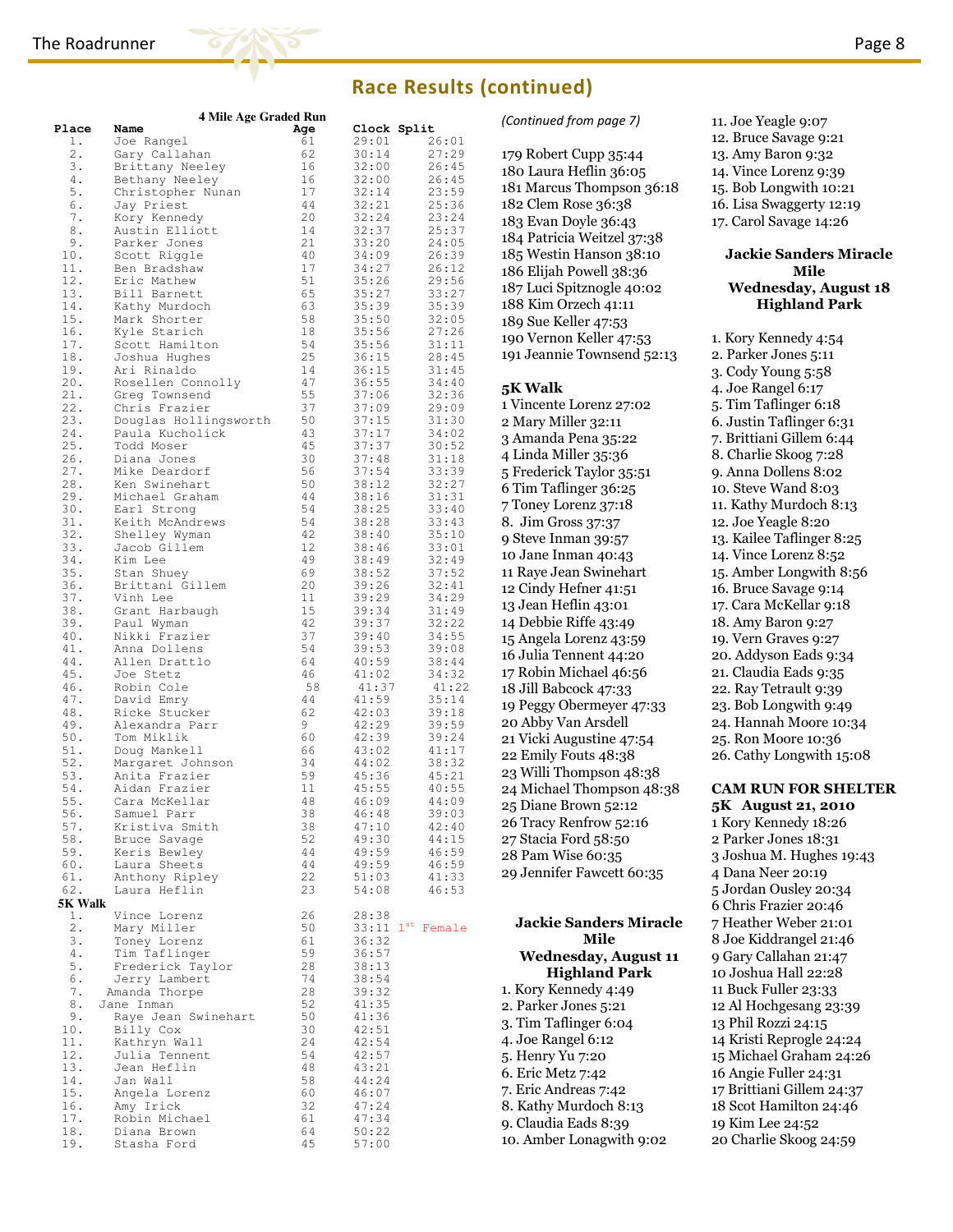

### Race Results (continued)

21 Doug Hollingsworth 25:05 22 Jordan Edgington 25:13 23 Chris Edgington 25:29 24 Gary Pearson 25:40 25 Bill Barnett 25:45 26 Joshua Edgington 25:54 27 Paula Kucholick 25:58 28 Gregory Townsend 26:05 29 Dave Emry 26:09 30 Russ Hovermale 26:22 31 Earl Strong 26:32 32 Shelly Wyman 26:37 33 Paul Wyman 26:37 34 Jd McCain 26:46 35 Ta Weber 26:47 36 Ken Swinehart 27:17 37 Robb Grant 27:20 38 Nikki Frazier 27:25 39 Melissa Goad 27:29 40 Henry Yu 27:36 41 William Wilson 27:52 42 Jerry Meiring 28:48 43 Anna Dollens 28:53 44 Kelly Fox 29:34 45 Joseph Yeagle 30:07 46 Kathy Murdock 30:08 47 Tom Miklik 30:29 48 Cindy Stone 30:44 49 Vickie Boles 31:12 50 Ricke Stucker 31:40 51 Jeff La Dow 31:44 52 Aidan Frazier 32:12 53 Laurie Ousley 32:22 54 Marva Pearson 32:42 55 Heather Delon 32:59 56 Steve Delon 32:59 57 Austin Cochran 33:02 58 John Cochran 33:03 59 Cathy Skaggs 33:57 60 Katelyn Van Horn 33:57 61 Robin Cole 34:06 62 Tom Pemberton 34:11 63 Drew Pemberton 34:13 64 Bret Berry 34:42 65 Carla Knapp 34:48 66 Cara McKellar 34:50 67 Jillian La Dow 35:48 68 Anita Frazier 36:02 69 Jeannie Townsend 36:58 70 Andrea Eckelbarger 36:58 71 Luci Spitznogle 40:19 72 Jennifer Van Horn 44:01 73 Abigaile Van Horn 44:01 74 Sophie Frazier 51:24 75 Terri Watson 1:03:04

### CAM 5K Walk

1 Vince Lorenz 29:05 2 Mary Miller 33:52 3 Don Hurd 37:00 4 Toney Lorenz 37:40 5 Tim Taflinger 38:27 6 Jerry Lambert 40:40 7 Jennifer Rice 43:45 8 Peggy Obermeyer 45:48 9 Vickie Augustine 45:49 10 Vincent Prevost 46:06 11 Ray Bradway Jr. 46:06 12 Tom Whitmore 46:07 13 Angela Lorenz 46:14 14 Julie La Dow 46:27 15 Robin Gritten 47:15 16 Terry Hall 48:31 17 Missy Fox 53:18 18 Todd Fox 53:19 19 Stephanie Decamp 53:20 20 Diana Brown 54:14 21 Lisa McDonald 1:00:15 22 Melissa Byram 1:00:16 23 Tami Hellriegel 1:02:30 24 Sandra Thomas 1:02:31 25 Lynn Deno 1:03:08

#### Jackie Sanders Miracle Mile Wednesday, August 25 Highland Park

1. Parker Jones 5:08 2. Jordan Ousley 5:44 3. Tim Taflinger 6:14 4. Justin Taflinger 6:18 5. Joe Rangel 6:18 6. Jeff Hauswald 6:36 7. Matt York 6:36 8. Charlie Skoog 7:09 9. Daniel Metz 7:47 10. Jerry Warner 7:49 11. Dana Culp 8:21 12. Anna Dollens 8:39 13. Steve Wand 8:39 14. Devon Clark 8:46 15. Chris Sullivan 8:47 16. Vince Lorenz 8:53 17. Amy Baron 9:33 18. Joe Yeagle 9:40 19. Brayden York 9:54 20. Mandy Oakes 10:38 21. Ayden McClain 10:41 22. Kelsey Metz 10:47 23. Ron Metz 10:47 24. Daphne Simms 12:03 25. Rex Cable 12:20 26. Connie Cole 13:45 27. Tricia McClain 15:32 28. Darcie York 15:33 29. Sophie York 15:33 30. Dan Coughlin 15:34 31. Angie Wilhelm 16:45 (First Wheelie!) 32. LeeAnn Rehling 16:45



L-R Chris Frazier, Aidan Frazier, Jordan Ousley, Dana Neer, Anna Dollens, Laurie Ousley, Nikki Frazier at the Race for CAM





Top—Earl Strong -What are you looking at?

Left — Kathy Murdoch Had the lead at the Age Graded

### Other Race Results

### Flora Harvest Hustle 5K - 8 August 2010

Gary Callahan 20:02, 1st 60-64 Scot Hamilton 21:57, 1st 50-54 Jerry Meiring 25:00, 3rd 50-54

#### Howl at the Moon

1: Brandon Jonisky 53.14 miles 15: Scott Colford 46.06 miles 30: Travis Sheets 40.48 miles 37: Phil Rozzi 40.48 miles 54: Gina Sheets 38.19 miles 91: Nicole Peel 34.9 miles 102: David Hughes 33.9 miles 131: Charlie Skoog 32.9 miles 149: Michelle Boyd 31.11 miles 194: Roxane Burrous 26.82 miles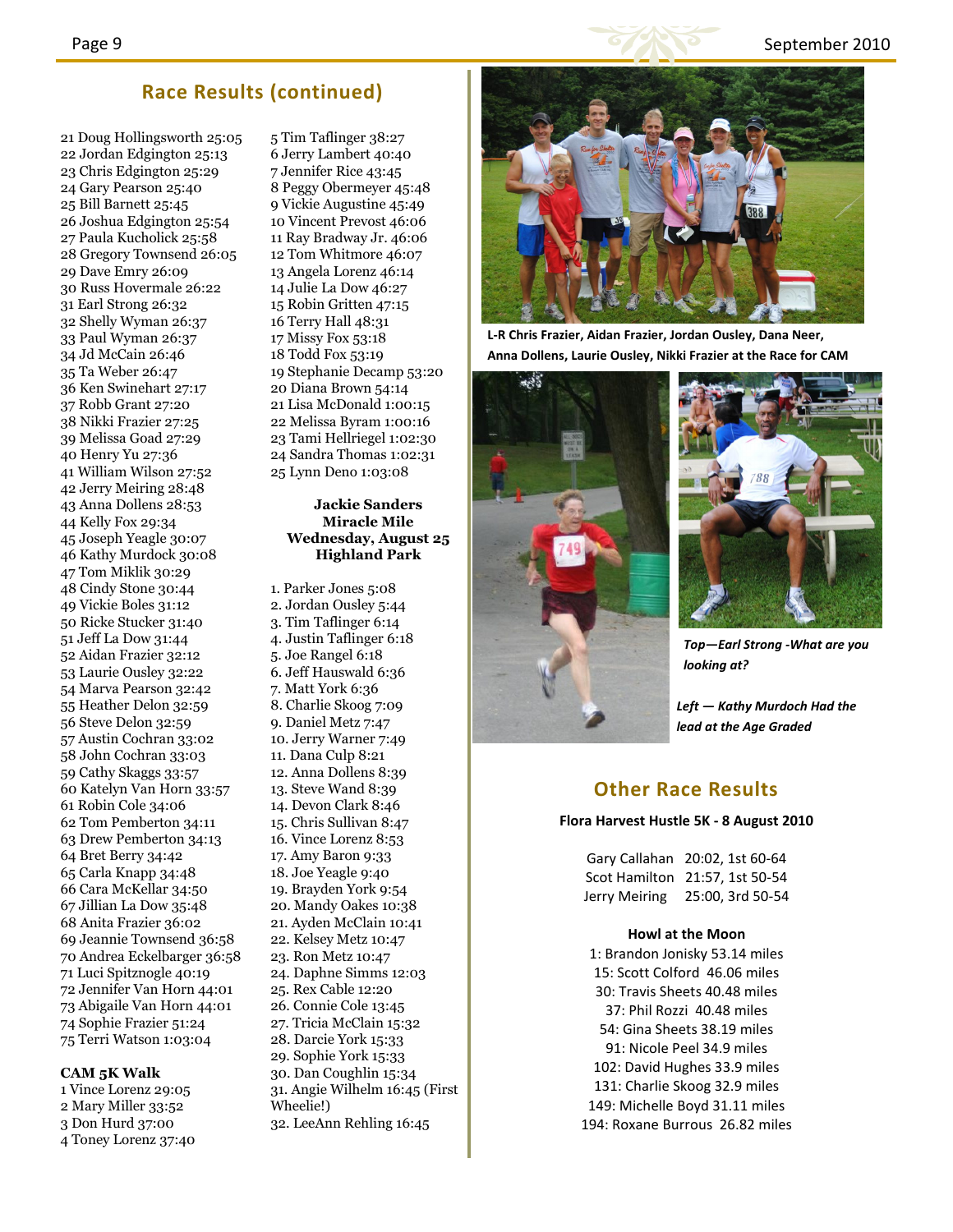

### Points Standings

Races scored include the JN Amboy, Old Ben, Sam Costa, Ultimate, Race for Cure, Norris 3M/4M, Trojan Trot, Relay for Life, Greentown, Haynes, Grace, Prowl, Converse, AGR, CAM and any one marathon, half-marathon or volunteer. Legend C=Race for Cure, R=Relay for Life, V=Volunteer, M=marathon, H=Half Marathon

#### Runners Women 0-12

Alexandra Parr 5-100 Hannah Moore 2-30CV Maya James 1-15 Emily Riggle 1-10R Gretchen Riggle 1-10R Kelsey Weber 1-10R Lauren Weber 1-10R Maggie Weber 1-10R Natalie Weber 1-10R

### 13-19

Brittiani Gillem 15-251HCR Emily Allen 9-124HR Bethany Neeley 5-87 Brittany Neeley 5-80 Emily Hobbs 2-35 Sophie Frazier 4-28 Maya Brooks 2-27 Karly Sprouse 2-25 Christina Deyoe 2-24 Jillian LaDow 2-23 Waverly Neer 1-20 Katee Pena 1-20H Kayla Reinagle 1-20 Brook Gillem 1-10R Lacy Hunt 1-10

### 20-24

Sarah Lee 4-70HR Sarah Bauson 3-60H Amber Longwith 4-60R Megan Tetrault 2-40HV Sarah Swinehart 1-20 Melissa Goad 7-135 Allison Simpson 2-40H Jillian Weaver 1-20

#### 30-34

Adriene Riggle 10-154HCR Darcie York 5-90H Allison Irvin 2-40H Karen Bush 2-35H Justine Eads 2-35H Ashlee Shoaff 2-35H Kelly Wright 2-35H Monica Brooks 2-32 Geana Moore 2-30CV Kathleen Bagwell 1-20V Michelle Clendenning 1-20 Amanda Fernandes 1-20H Cassie Hauswald 1-20 Rebekah Monroe 1-20V Sharon Whelan 1-20 Brianne Boruff 1-10

### 35-39

Nikki Frazier 14-222HCR

Heather Weber 11-210MHR Michelle Boyd 7-116MHV Nicole Peel 6-115MHV Jennifer Sinka 8-114 Patricia Weitzel 4-54V Amy Henderson 4-49H Barb Millspaugh 2-40MH Erika James 2-20

### 40-44

Shelly Wyman 10-182H Tami Moore 7-125HR Joni McCracken 3-60HV Lisa Birkhimer 3-50HC Kavita Kataria 3-50HC Carol Savage 3-44H Gina Sheets 2-40V Dana Culp 2-35H Michelle Larson 2-35 Christine McDonough 2-35H Kim Anderson 2-32H Lisa Hobbs 2-32 Jerelyn Bradway 1-20H Tammy Sprouse 1-20H Regina Tweed 1-20H

### 45-49

Cara McKellar 8-150H Laura Cook 6-115 Roxane Burrous 5-100H Lisa Owens 3-47 Patti Reinhardt 2-40MH Kathy Touloukian 1-20

### 50-54

Anna Dollens 16-290HCR Laurie Ousley 9-142H Cassie Bauson 3-60H Carla Yerkes 1-20H

### 55-59

Vicki Boles 13-230CRV Robin Cole 14-197 Rhenda Acton 11-164HCRV Robin Tetrault 8-160MHV Anita Frazier 10-128HC Joyce Pennycoff 8-122HCRV Theresa Barlow 3-50CV Lorene Sandifur 1-20M

### 60-64

Jeanie Townsend 12-205RV Kathy Murdoch 8-160 Barbie Casler 1-12

### 65-69

Susan Gerhart 3-50HC Kathleen Leach 3-50HC Sylvia Burgin 3-45HC

70+ Pat Shuey 1-10C

### MEN

0-12 Aidan Frazier 10-147RV Justin Taflinger 6-120 Jacob Gillem 4-75 Brayden York 4-49 Keagan James 3-47 Bowe Brooks 1-15 Brody Brooks 1-10

### 13-19

Brent Noll 8-140H Kyle Starich 5-90 Cody Young 5-73H Waylon Coulter 4-45 Jacob Bradshaw 3-38H Nich Lipari 3-33 Peter Bauson 2-32H Ben Bradshaw 2-32 Mitch Padfield 2-30 Quinn Reinhardt 1-20 Austin Young 1-20 Elliot Touloukian 2-18 Jordan Lee 1-7 Landrum Neer 1-4

### 20-24

Kory Kennedy 9-180 Parker Jones 7-120 Jordan Ousley 7-101H Jesse Bauson 1-20H Brett Sanders 1-10R

### 25-29

Mark Eads 1-20H Mark Fernandes 1-20H

### 30-34

Matt York 8-160MH Israel White 4-80H Kyle Pitt 1-15

### 35-39

Chris James 9-180MV Chris Frazier 10-175HR T.A. Weber 10-155MHR Tim Taflinger II 5-79 Samuel Parr 5-49 David Reinagle 4-49HC Vern Graves 4-38 Derick Brooks 3-34 Keith Hill 1-20H William Irvin 1-20V Jeff Hauswald 1-10 Rich Boruff 1-9

### 40-44

Michael Graham 16-231HCRV Jay Priest 12-230MHR Scott Riggle 12-195HCRV David Emry 13-158HCR Ron Moore 8-114HCR Gary Willis 6-90HC Patrick Tweed 7-85HC Paul Wyman 7-73 Todd Moser 3-42H Travis Sheets 2-40HV Kevin Forgrave 1-15

### 45-49

Ken Swinehart 15-270H Kim Lee 12-176HR Dana Neer 5-100H Brian Reinhardt 4-75MH Dan Lutes 3-60MH Scott Deyoe 4-45 Doug Hollingsworth 3-44 Rich Bradshaw 1-20H Darin Hollingsworth 1-20H Gary Jewell 1-20V

### 50-54

Al Hochgesang 11-207V Eric Mathew 11-175HCR Greg Townsend 14-158R Phil Rozzi 9-129 Jerry Meiring 12-125H Earl Strong 9-104M Russ Hovermale 9-81 Ray Tetrault 5-80MV Scott Hamilton 7-76 Keith McAndrews 6-73H Jim Schlie 3-47H Jeff LaDow 5-43H Bill Bauson 2-29H Ron Metz 1-20 Mark Rodgers 1-20H Kevin Starich 1-20V

### 55-59

Charlie Skoog 15-244HCR Mark Shorter 15-242HCR Mike Deardorff 13-180HV Joe Yeagle 9-113H Steve Wand 5-79HV John Sites 3-60 Don Gifford 2-40H Karl Stoneking 2-24 Darrell Frazier 2-22 Michael Campbell 1-20H Bill Cox 1-20V Dave White 1-20V

### 60-64

Joe Rangel 17-320HCR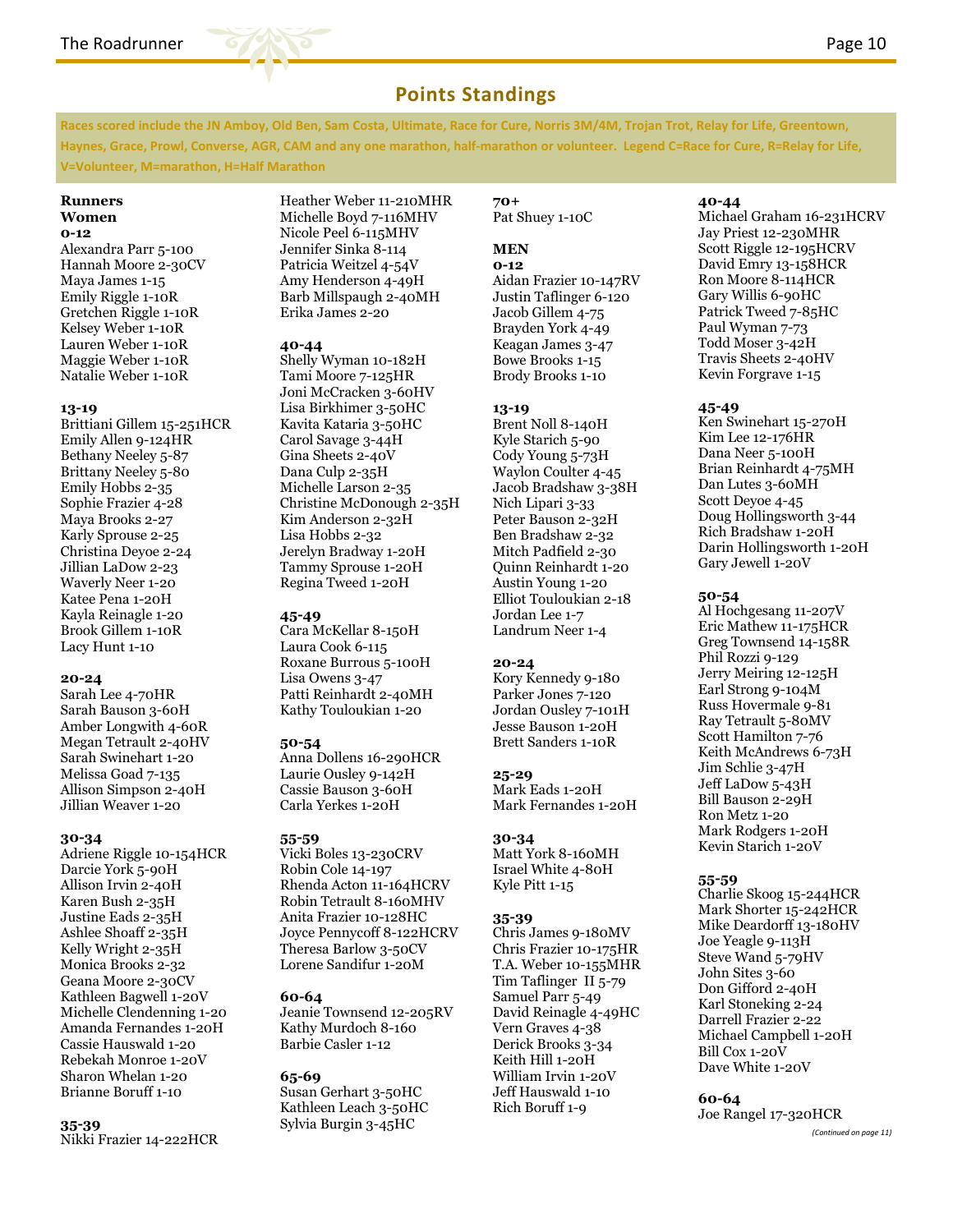September 18

Race at 5:00 p.m. Location: Kokomo, IN Contact: Rebekah Monroe

September 25 Bee Bumble 5K & 10K Time: 8:00 a.m.

October 02

Time: 9:00 AM

Location: Burnettsville, IN

3<sup>rd</sup> Annual Ladies Night Out 5K Time: Expo & Packet Pick up 1-4:30

Email: rebekah.a.monroe@gmail.com

Website: http://www.beebumble5k.org/

Cole Porter 15K Run/ 5K Run/Walk

Location: Circus Building, Peru, IN



### 2010 Race Calendar

### October 24 \*\*New DATE\*\*

Club Kokomo 8K /3 Mile Walk Time: 2 PM Location:Nickel Plate Trail, Peru, IN

November 07 Run The Mounds 5 Mile Run/ Walk Time: 2 PM Location:Mounds State Park, Anderson, IN Website: http:// www.andersonroadrunners.org/ November 13 CKRR Charity 5K Run/ Walk

Time: 9 AM Location: UAW 292 Union Hall, Alto & Park Contact: Charlie Skoog Phone: (765) 457-2607

#### Email: runckrr@aol.com

#### November 25

Club Kokomo Cares 5K Run/ Walk 20 points For Each Finisher Time: 8 AM Location: Highland Park, Kokomo, IN Contact: Ray Tetrault Phone: (765) 854-1393

### December 31

CKRR New Year's Eve 5K Run/ Walk Time: 2 PM Location: UAW Local 292, Alto Road & Park Road, Kokomo, IN Contact: Joni McCracken Phone: (765) 210-2281 Email: joni.renee@att.net

# Points Standings (continued)

Gary Callahan 11-170H Ricke Stucker 14-149CR Phil Leininger 10-128HCV Tom Miklik 10-123H David Hughes 8-101C Steve Kilcline 2-40HV Fred Chew 2-28H

#### 65-69

Bill Barnett 11-220HV Doug Mankell 9-141H Stan Shuey 8-112C Jerry Leach 3-50HCV Dale Sullivan 1-20 70+ Robert Cupp 7-125R Riley Case 2-40 John Norris 2-40H Dick Summerton 2-30 Bill Heck 1-20 Charles Johnson 1-12

#### Walkers Women

49-

Raye Jean Swinehart 13-250H Kathryn Wall 8-102C Amy Irick 6-79R Monica Mathew 2-24 Carrie Lee 2-22R Julie LaDow 1-20 Kelly Carden 1-15 Vanessa Lorenz 1-10R

### 50+

Mary Miller 17-310HCR Amanda Pena 15-225HCRV Jane Inman 14-191HRV

Jayne Stucker 14-151CRV Angela Lorenz 14-133CR Debbie Riffe 12-115CR Diana Brown 10-85V Pat Robertson 7-76HCRV Jan Wall 7-57C Trudy Pierce 3-37HC Barbara Schlie 2-27 Barbara Hobbs 1-20H Cynthia Sanders 2-15 Helen Brown 1-10C Renita Taflinger 1-10R

### MEN

49- Vince Lorenz 17-310HCR Brian Allen 11-175HRV Billy Cox 7-82C Fredrick Taylor 4-60 Ray Bradway 1-15

### 50+

Toney Lorenz 16-232HCR Jerry Lambert 14-219HCR Tim Taflinger 17-205HCR Steve Inman 9-112HRV Jim Gross 8-106H Don Hurd 4-80H Robin Michael 8-79H Rick Spencer 5-77HC Robin Hehr 5-64V Bruce Savage 4-49H Jim Burrous 4-47H Milt Brown 3-40CRV Melvin Hobbs III 1-20H David Mygrant 1-20H Bob Longwith 1-10R

# September Agenda

CLUB KOKOMO ROADRUNNERS AGENDA September 13th, 2010 5:30 social hour - 6:30pm meeting start LOCATION – Olive Garden

Welcome

Minutes

Financial Report

 Race Director Reports: GNO Update Charity Run Nickel Plate Trail Charity Run Thanksgiving Run News Year Eve Run

#### Old Business:

Committee changes to the Constitution and By-Laws as presented in the Newsletter. First Reading.

Y Fund Raiser from June, final report?

Vickie Boles 2011 waiver of donation.

Steps to Recover waiver of donation, September 11th

New Business:

 Nomination of officers Discussion of the 2011 Club Runs Calendar

### DATE OF NEXT MEETING –

October 11th – Officer ballot to be approved. Donation Policy to be reviewed. Approval of the 2011 Club Runs Calendar November 8th – Sheets will NOT be present. Donation to Police to be approved (if need be).

December 13th – Induction of 2011/2012 officers.